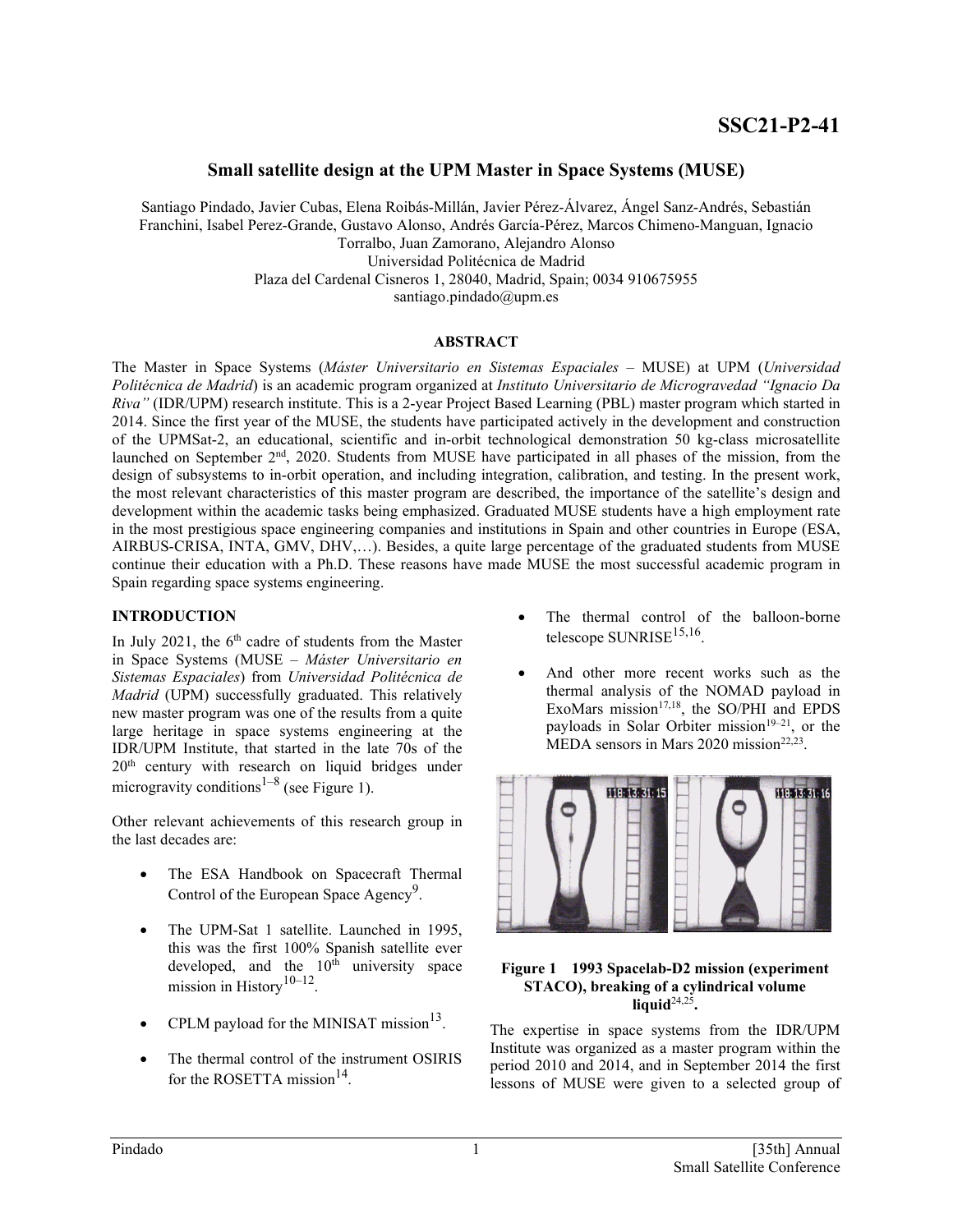students at the Aerospace Engineering Faculty from UPM.

## *The Master in Space Systems (MUSE) from UPM*

The Master in Space Systems (MUSE) from UPM26–29 is a 2-year and 120-ECTS (European Credit Transfer and Accumulation System) academic program. In Table 1, the subjects included in MUSE are shown.

With some exceptions such as Advanced Mathematics 1 and 2, Project Based Learning (PBL) is the teaching methodology used in almost all subjects from MUSE. Besides, three subjects are specifically oriented to PBL: Case Study 1, 2 and 3, in which students are encouraged to work in a space engineering project, sometimes carried out in a company such as DHV Technology or GMV.

#### **Table 1: Curriculum of the Master in Space Systems of the Technical University of Madrid (MUSE)**

| <b>Semester</b> | A <sub>4</sub>                                               |
|-----------------|--------------------------------------------------------------|
| Semester 1      | Advanced mathematics 1                                       |
|                 | Space environment and mission analysis                       |
|                 | Vibrations and aeroacoustics                                 |
|                 | Graphic design for aerospace engineering                     |
|                 | Systems engineering and project management                   |
|                 | Space industry and institutions seminars                     |
| Semester 2      | Advanced mathematics 2                                       |
|                 | High speed aerodynamics and atmospheric reentry<br>phenomena |
|                 | Space structures                                             |
|                 | Power subsystems                                             |
|                 | Heat transfer and thermal control                            |
|                 | Communications                                               |
|                 | Data housekeeping                                            |
|                 | Case Study 1                                                 |
| Semester 3      | Space materials                                              |
|                 | Quality assurance                                            |
|                 | Production technologies                                      |
|                 | Space integration and testing                                |
|                 | Orbital dynamics and attitude control                        |
|                 | Case Study 2                                                 |
| Semester 4      | Case Study 3                                                 |
|                 | Final Project (Master Thesis Dissertation)                   |

## *The UPMSat-2*

The UPMSat-2 is a 50-kg microsatellite fully developed by the IDR/UPM Institute that was launched in September 2020 (see Figure 2 and Table 1). Leaving aside its purpose as a technological demonstrator

platform, it has proven to be an extremely useful tool for improving the educational aspects of MUSE.



**Figure 2 CAD drawing of the UPMSat-2.**

**Table 2: Style Specifications**

| Mission Life                                | 2 years                                                                                                                                                                                                                   |
|---------------------------------------------|---------------------------------------------------------------------------------------------------------------------------------------------------------------------------------------------------------------------------|
| Mass                                        | $50 \text{ kg}$                                                                                                                                                                                                           |
| Dimensions                                  | $0.5 \times 0.5 \times 0.6$ m <sup>3</sup>                                                                                                                                                                                |
| Orbit                                       | Sun-Synchronous:                                                                                                                                                                                                          |
|                                             | 97 <sup>°</sup> inclination                                                                                                                                                                                               |
|                                             | 10:30 Local Time of the Ascending<br>Node (LTAN)                                                                                                                                                                          |
| Attitude Control                            | Purely magnetic:                                                                                                                                                                                                          |
| system                                      | SSBV magnetometers (1 nominal, 1<br>spare)                                                                                                                                                                                |
|                                             | ZARM Technik AG magnetorquers (3<br>axis actuation)                                                                                                                                                                       |
|                                             | Magnetic control law designed by<br><b>IDR/UPM</b>                                                                                                                                                                        |
| <b>Thermal Control</b>                      | Passive for the microsatellite, active for<br>battery thermal stability                                                                                                                                                   |
| Power                                       | Power subsystem based on solar photovoltaic<br>panels and a battery:                                                                                                                                                      |
|                                             | 5 body-mounted solar panels of Azur<br>Space 3G28C triple junction solar cells.                                                                                                                                           |
|                                             | Li-Ion battery of 18 Ah designed by<br><b>SAFT</b>                                                                                                                                                                        |
|                                             | Direct Energy Transfer (DET)                                                                                                                                                                                              |
| On-board<br><b>Electronic Box</b><br>(EBOX) | Based on FPGA (designed by IDR/UPM and<br>TECNOBIT (Oesia group) and programmed<br>by STRAST/UPM). The E-BOX includes the<br>on-board computer; data handling; power<br>supply control; and power supply<br>distribution. |
| Communications                              | Uplink and downlink at 437 MHz<br>(additional downlink at 400 MHz).                                                                                                                                                       |
|                                             | 4 monopoles antennae system for<br>omnidirectional radiation pattern.                                                                                                                                                     |
|                                             | Ground station located in UPM<br>Montegancedo campus                                                                                                                                                                      |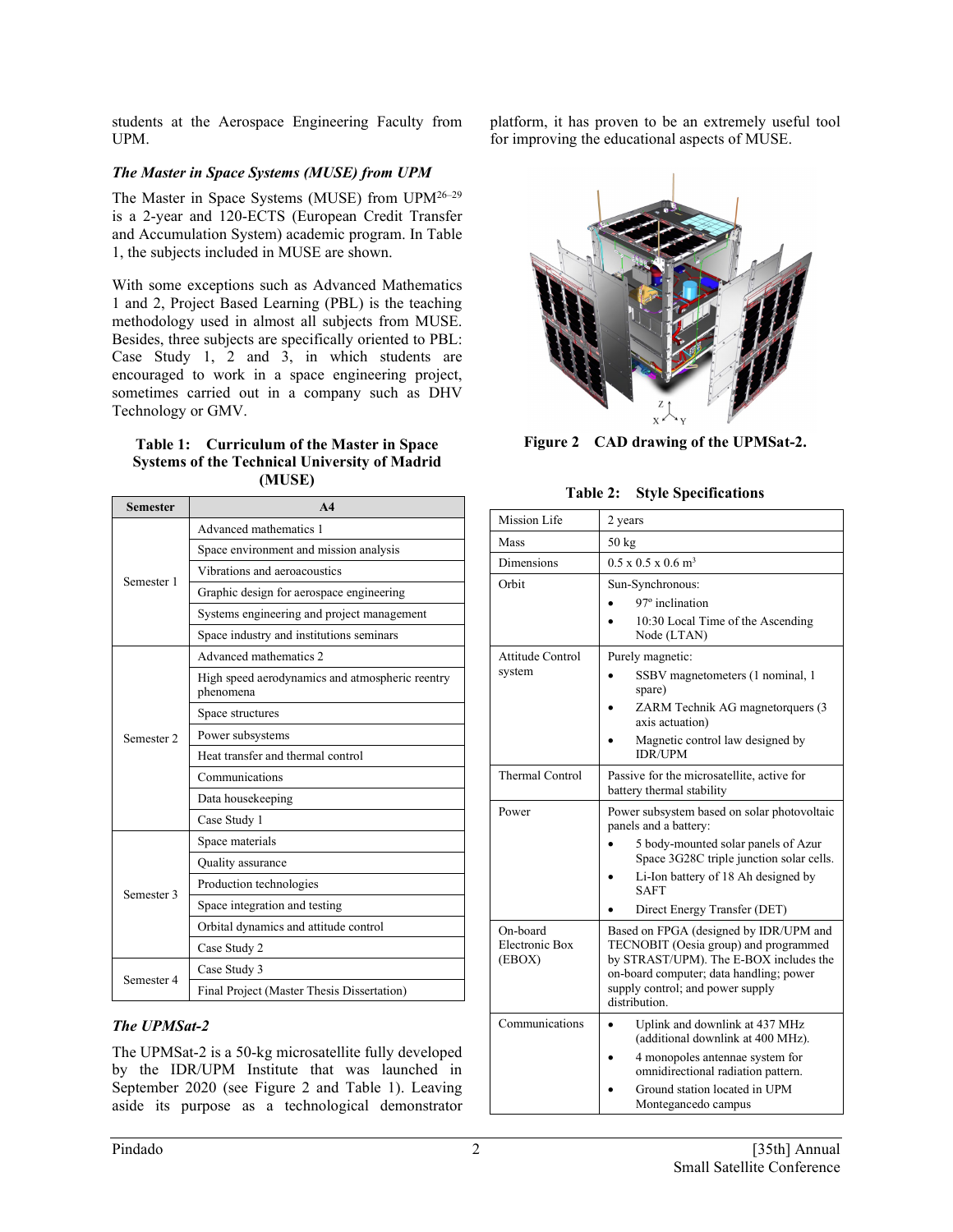### *Aim of the present paper*

The aim of the present paper is to present some insights on the way the development of the UPMSat-2 and other small satellite missions have improved the program of MUSE. On the one hand, this project represents a unique framework in which students can work directly and use the skills learned in the master program. On the other hand, the program of many subjects has been modified by the coordinators due to their work on the UPMSat-2<sup>30</sup>.

In the following sections, the way that the coordinators of some MUSE subjects have included different aspects of the UPMSat-2 development is described. The specific small projects/testing campaigns/simulations carried out by MUSE students as Case Studies 1, 2, and 3, and the Final Project delivered as Master Thesis Dissertation, have been left aside from the present paper.

Only a few subjects of MUSE have been selected as example in this paper. They represent well what is carried out in almost every subject of the master program.

#### **SPACE ENVIRONMENT AND MISSION ANALYSIS (1st SEMESTER)**

The objective of the course taught in this subject is that the student knows what, in a broad sense, is called the environment of the spacecraft, where everything that the vehicle is exposed to must be included. Furthermore, in this subject some general aspects of cosmonautical missions are considered, including a description of the most general types of missions as well as the operations involved in them.

Small satellite missions in which the IDR/UPM Institute participates, such as the UPMSat-2 or the UNION/LIAN-HÈ satellite proposal (in conjunction with Beihan University), are often used as examples to explain the particularities and environment of LEO and Sun-synchronous orbits. However, the most interesting use of these real scenarios is as a case study in mission analysis exercises like: orbit propagation, calculation of access times or mission lifetime<sup>31</sup>. See Figure 3.



**Figure 3: Example of Access analysis in STK for the UNION/LianHe mission**<sup>31</sup>**.**

The exercises are presented as open problems that students must solve in groups using mission analysis programs such as STK and GMAT.

# **SPACE STRUCTURES (2nd SEMESTER)**

The UPMSat-2 structural model<sup>32,33</sup> is presented as a case study in the practical lessons of the subject Space Structures, carried out by FEM analysis with Nastran-Patran©. The students have to design a 50-kg FEM model composed of horizontal trays, L-size pillars and lateral panels. Then, the models are analyzed under the same load levels used in the calculations carried out in the UPMSat-2 development, to verify that they will be able to endure the vibrations and noise produced during the launch. See Figure 4.





## **HEAT TRANSFER AND THERMAL CONTROL (2nd SEMESTER)**

As in the previous case, practical work within the subject Heat Transfer and Thermal Control is carried out taking the UPMSat-2 thermal analysis $34$  as a case study. In fact, it can be said that the thermal control of this mission has been analyzed with the contribution of MUSE students.

After an analysis of the thermal environment of the mission, the thermal analysis begins by dividing the satellite into subsystems, parts and instruments. Each modeled part (ESATAN©) is integrated into a model representing the whole satellite. At this point, some prediction of the satellite temperatures within the mission can be made. Finally, the model is correlated with data extracted from experiments carried out in thermal vacuum chamber, to adjust the calculated values during the mission. See Figure 5.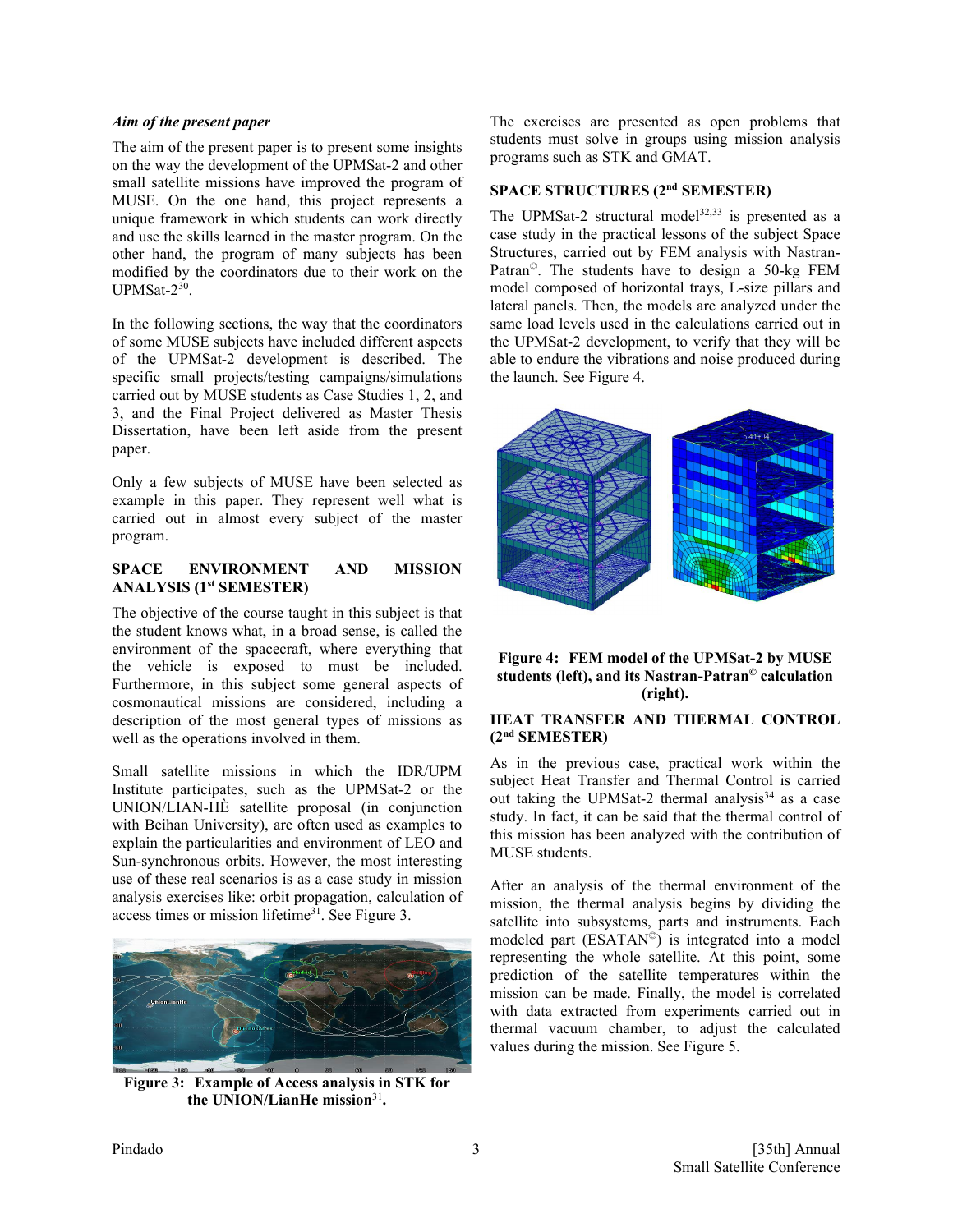



#### **DATA HOUSEKEEPING (2nd SEMESTER)**

The core topics of this subject are computer structure, operating systems or programming. As most MUSE students have a degree in aerospace engineering and little experience with these topics, they are taught at an introductory level.

Nevertheless, to motivate students, examples of the UPMSat-2 On Board Computer (OBC) structure are used to illustrate the concepts of computer structure such as processor, memories and input/output devices. See Figure 6.



**Figure 6: Computer structure of UPMSat-2**

In addition, the course includes a guided practice on the development of a simplified version of the UPMSat-2 on-board software that can be seen in Figure 7. The objective is to introduce students to the problems of software development for this type of systems, while strengthening the concepts expressed in the topics of operating systems, programming, and real-time systems. In this practice they have to program an

embedded computer similar to that found in flight computers using the usual software development tools.



#### **Figure 7: Simplified scheme of the UPMSat-2 onboard software.**

## **ORBITAL DYNAMICS AND ATTITUDE CONTROL (3rd SEMESTER)**

The subject Orbital Dynamics and Attitude Control introduces the most relevant aspects of the orbital dynamics necessary for the understanding of the functionality of the orbit and attitude control subsystems in a space vehicle. The GNC (Guidance Navigation and Control) measures and controls the position in space. It also includes the ADCS (Attitude Determination and Control Subsystem) that determines and controls the orientation of the spacecraft in space.

Thanks to the UPMSat-2 mission, the institute has a complete simulator of the ADCS of a real satellite (see Figure 8).



#### **Figure 8: ADCS model of UPMSat-2 in Matlab/Simulink.**

The simulator is developed in Matlab/Simulink and includes:

- Models of the environment and ephemerides (Sun and Earth position, magnetic field, and irradiation).
- Orbit propagation.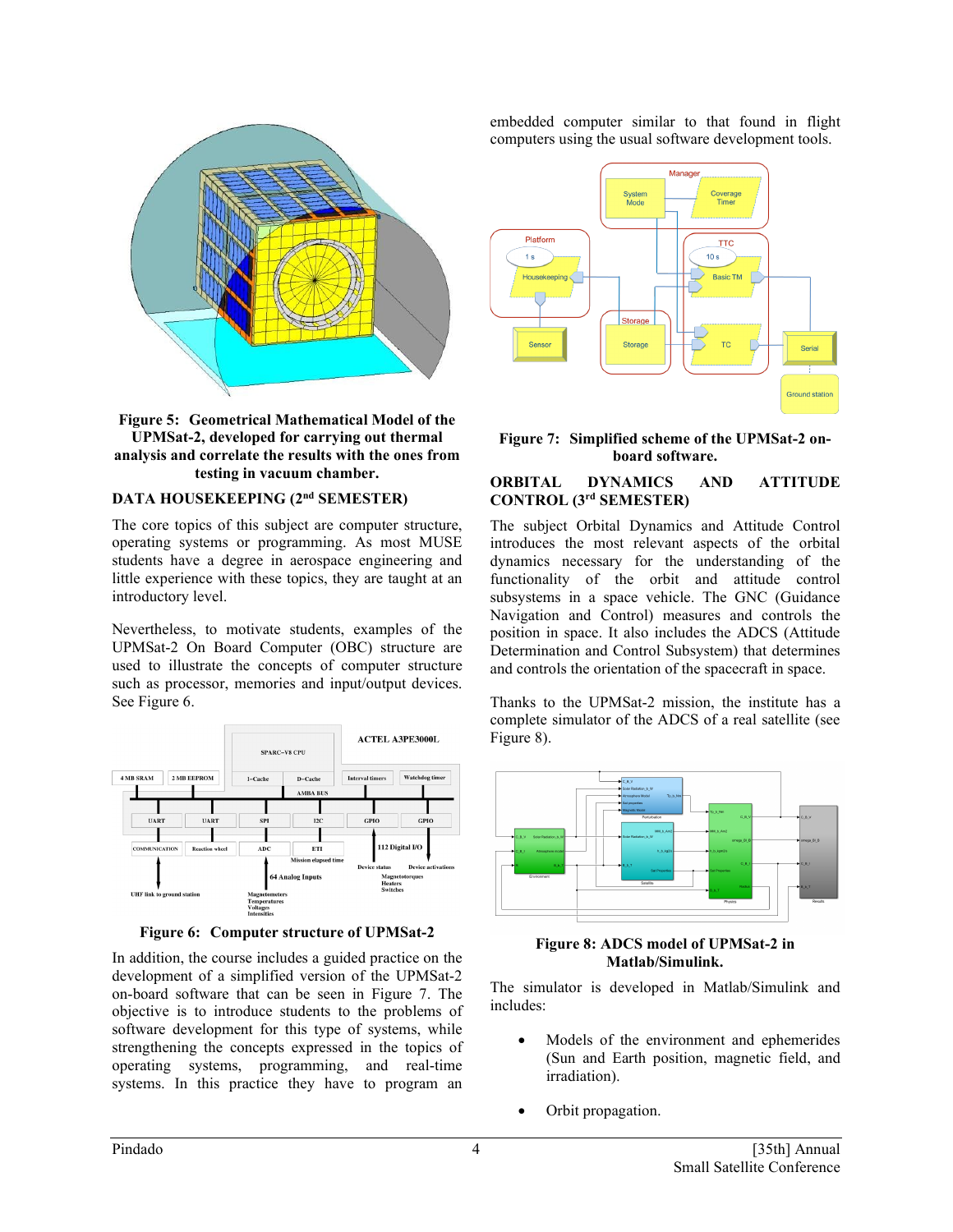- Orbit and attitude perturbations (aerodynamic forces and torques, solar radiation forces and torques, gravitational torque and magnetic residual torque).
- Sensor and actuators models.
- OBC model, including control laws and attitude determination.

This model is used as a basis for teaching students the different parts of an attitude simulator, and for them to test different attitude controls. The characterization tests of the UPMSat-2 sensors (magnetometers and solar sensor) and actuators (reaction wheel and magnetorquers) are also used in this subject. The students do practical exercises in which they have to adjust an instrument model (see Figure 9) to real results obtained during the functional tests (see Figure 10).



## **Figure 9: ADCS model of UPMSat-2 in Matlab/Simulink.**

In summary, the UPMSat-2 mission has provided very valuable tools, models and real results that allow MUSE students to learn about the ADCS of a satellite in a practical way. Furthermore, most of the acceptance and calibration tests of sensors and actuators of the ADCS were performed as case studies of MUSE students.



Figure 10: Functional **test of the UPMSat-2 reaction wheel. Current and speed is monitored while different angular velocities are commanded.**

# **CONCLUSIONS**

Small satellite missions have been part of master MUSE since its inception. Thanks to the UPMSat-2 among others, students have had the opportunity to

participate in the design, testing and operation of a real satellite, motivating them and providing challenging problems for their case studies.

Also noteworthy is the fact that the participation of teachers in this project has provided them with a practical vision that they would not otherwise have. Furthermore, the development of the projects itself has provided tools, models, simulators, software, and hardware that have become educational tools within the master.

In conclusion, the UPMSat-2 has been a fundamental and highly appreciated tool both by the students and the teachers of the Master. This being only a small part of the benefits that the project has had, in which it can be included more than a dozen of Ph.D. theses presented and in preparation and in preparation, and numerous scientific publications.

All this makes that the institute is already planning new small satellite missions for being used as and educational tool for new cadres of students.

# *Acknowledgments*

Authors are grateful to the IDR/UPM staff for their constant help regarding the UPMSat-2 development. Besides, Authors will be always indebted to the MUSE students who were involved in this project.

UPMSat-2 launch was funded by the European Union in the frame of the Horizon 2020 IOD/IOV Programme.

## *References*

- 1. Da-Riva I, Pereira EA. A regular perturbation approach to surface tension driven flows. *Acta Astronaut*. 1982;9(4):217-224.
- 2. Da-Riva I, Ruesga JM. Fluid-physics-module experiments. *ESA Spec Publ*. 1976;ESA SP-114:265-275.
- 3. Meseguer J. The breaking of axisymmetric slender liquid bridges. *J Fluid Mech*. 1983;130:123-151.
- 4. Meseguer J. Stability of slender, axisymmetric liquid bridges between unequal disks. *J Cristal Growth*. 1984;67(1):141-143.
- 5. Meseguer J, Sanz A. Numerical and experimental study of the dynamics of axisymmetric slender liquid bridges. *J Fluid Mech*. 1985;153:83-101.
- 6. Meseguer J, Sanz A, Lopez J. Liquid bridge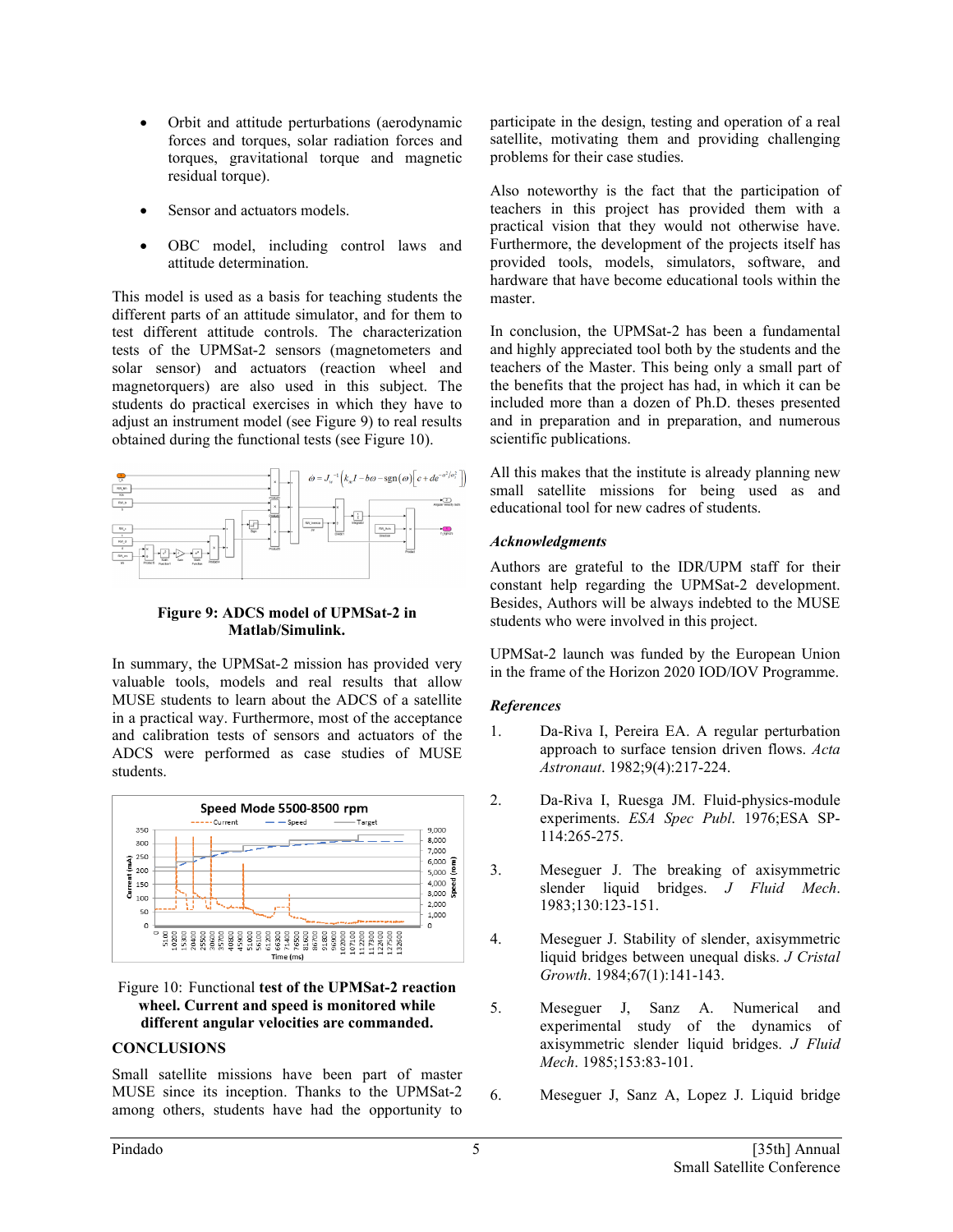breakages aboard spacelab-D1. *J Cryst Growth*. 1986;78(2):325-334.

- 7. Da-Riva I. Stability of Liquid Bridges. In: Napolitano LG, ed. *Applications of Space Developments. Proceedings of the XXXI Int. Astronautical Congress, Tokio, Japan*. Pregamon Press Ltd.; 1981:69-80.
- 8. Slobozhanin LA, Shevtsova VM, Alexander JID, Meseguer J, Montanero JM. Stability of Liquid Bridges Between Coaxial Equidimensional Disks to Axisymmetric Finite Perturbations: A Review. *Microgravity Sci Technol*. 2012;24(2):65-77. doi:10.1007/s12217-011-9290-5
- 9. Da-Riva I, Meseguer J, Martínez I, Stroom C. Spacecraft thermal control design data. In: *ESA Spacecraft Thermal and Environ. Control Systems (SEE N 79-31266 22-18)*. ; 1978.
- 10. Sanz-Andrés A, Meseguer J. El satélite español UPM-Sat 1. *Mundo Científico*. 1996;169:560- 567.
- 11. Meseguer J, Sanz-Andrés A. *El Satélite UPM-Sat 1*. Vol 1.; 1998.
- 12. Sanz-Andrés A, Meseguer J, Perales JM, Santiago-Prowald J. A small platform for astrophysical research based on the UPM-Sat 1 satellite of the Universidad Politécnica de Madrid. *Adv Sp Res*. 2003;31(2):375-380. doi:10.1016/S0273-1177(02)00629-4
- 13. Sanz-Andrés A, Rodríguez-De-Francisco P, Santiago-Prowald J. The Experiment CPLM (Comportamiento De Puentes Líquidos En Microgravedad) On Board MINISAT 01. In: *Science with Minisat 01*. Springer Netherlands; 2001:97-121.
- 14. Thomas N, Keller HU, Arijs E, et al. OSIRIS the Optical, spectroscopic and Infrared Remote Imaging System for the Rosetta orbiter. *Adv Sp Res*. 1998;21(11):1505-1515.
- 15. Pérez-Grande I, Sanz-Andrés A, Bezdenejnykh N, Barthol P. Transient thermal analysis during the ascent phase of a balloon-borne payload. Comparison with SUNRISE test flight measurements. *Appl Therm Eng*. 2009;29(8):1507-1513.
- 16. Barthol P, Gandorfer A, Solanki SK, et al. The sunrise mission. *Sol Phys*. 2011;68(1):1-34.
- 17. Neefs E, Vandaele AC, Drummond R, et al. NOMAD spectrometer on the ExoMars trace<br>gas orbiter mission: part 1—design. orbiter mission: part 1—design, manufacturing and testing of the infrared channels. *Appl Opt*. 2015;54(28):8494-8520.
- 18. Patel MR, Antoine P, Mason J, et al. NOMAD spectrometer on the ExoMars trace gas orbiter mission: part 2—design, manufacturing, and testing of the ultraviolet and visible channel. *Appl Opt*. 2017;56(10):2771-2782.
- 19. Fernández Rico G, Perez-Grande I. Diseño térmico preliminar del Instrumento PHI de Solar Orbiter. In: *Actas Del VII Congreso Nacional de Ingeniería Termodinámica - CNIT7*. ; 2011.
- 20. Torralbo I, Perez-Grande I, Gasent-Bledsa JL, et al. Thermal Analysis of the Solar Orbiter PHI Electronics Unit. *IEEE Trans Aerosp Electron Syst*. 2020;56(1):186-195.
- 21. Solanki SK, Iniesta JCT, Woch J, et al. The Polarimetric and Helioseismic Imager on Solar Orbiter. *Astron Astrophys*. 2020;642:A11, 1-35.
- 22. Al. R-M et. The Mars Environmental Dynamics Analyzer, MEDA. A Suite of Environmental Sensors for the Mars 2020 Mission Enhanced Reader.pdf. *Sp Sci Rev*. 2021;217(48):1-86.
- 23. Sebastián E, Martínez G, Ramos M, Pérez-Grande I, Sobrado J, Rodríguez Manfredi JA. Thermal calibration of the MEDA-TIRS radiometer onboard NASA's Perseverance rover. *Acta Astronaut*. 2021;182(December 2020):144-159. doi:10.1016/j.actaastro.2021.02.006
- 24. Martínez I, Meseguer J, Perales JM. Wobbling of a liquid column between unequal discs. *Adv Sp Res*. 2005;36(1):26-35. doi:10.1016/j.asr.2005.03.155
- 25. Martínez I, Perales JM. Experimental analysis of the breakage of a liquid bridge under microgravity conditions. *Adv Sp Res*. 2011;48(3):465-471. doi:10.1016/j.asr.2011.03.012
- 26. Pindado S, Sanz A, Sebastian F, et al. Master in Space Systems, an Advanced Master ' s Degree in Space Engineering. In: *ATINER'S Conference Paper Series, No: ENGEDU2016- 1953*. ; 2016:1-16.